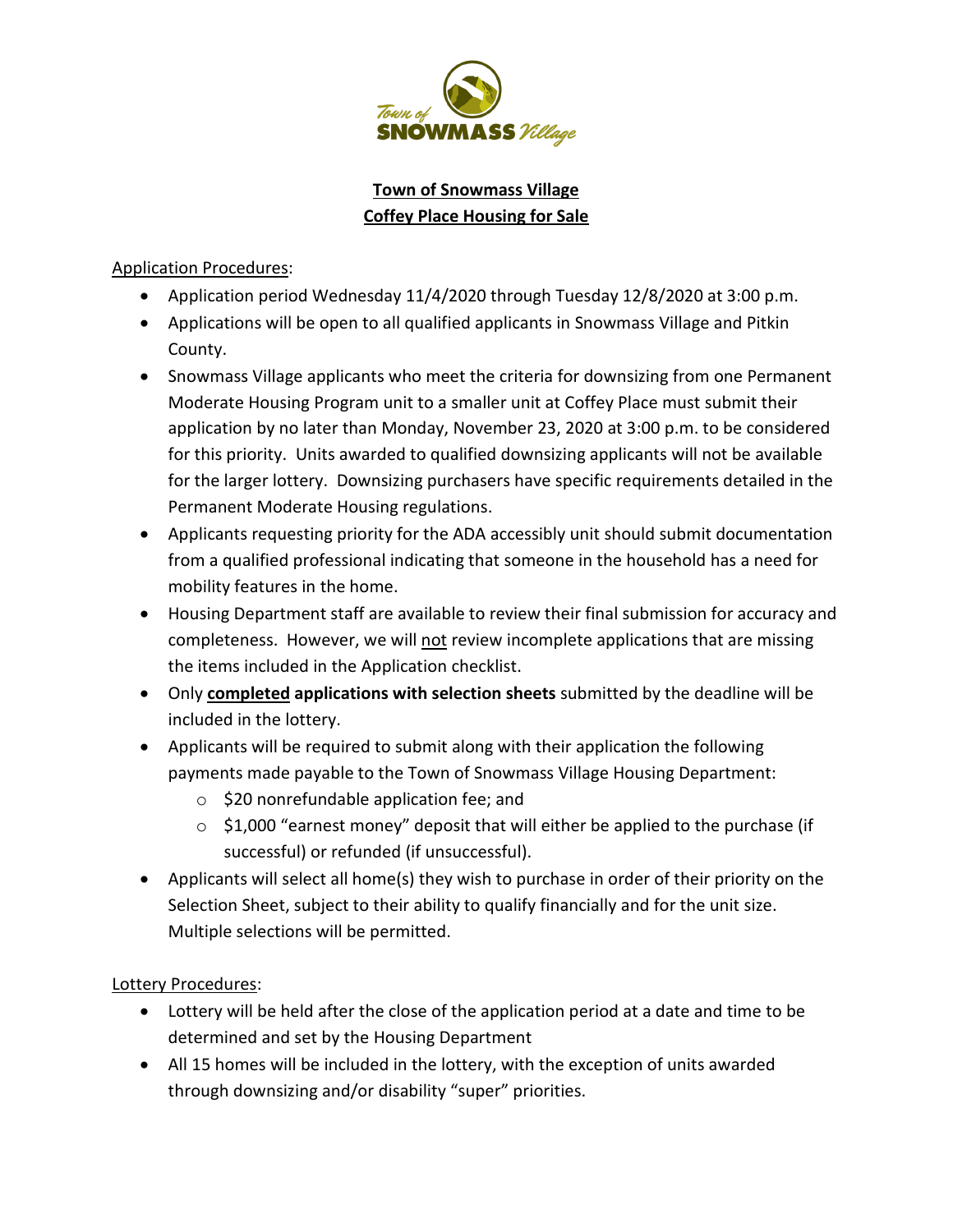

- All homes will be assigned in strict accordance with the priority process established in the Permanent Moderate Housing Regulations.
- All homes will be awarded according to the lottery priorities and the order in which names are drawn. Each applicant drawn will receive their highest choice, subject to remaining availability and in order in which their name is drawn.
	- o Example: an applicant qualifies for a two-bedroom duplex and is interested in all six (6) duplexes. They select all 6, indicating their first, second, etc. choices. When their name is selected, their first and second choice has already been awarded to other applicants drawn previously, so they will receive their third choice.
- All names will be drawn to establish both unit winners and a waiting list.
- If a unit winner later drops out, the home will be awarded to the next qualified applicant on the waiting list. **We will not allow lottery winners to switch units once the unit has been assigned to them.**

Contract Procedures:

• Sales contracts will be prepared and given to successful applicants approximately 60 days before Certificate of Occupancy is anticipated to be issued.

Timing and Miscellaneous:

- All units are anticipated to be available for closing between February and May 2021
- Final availability is subject to change, depending upon weather and construction conditions, public heath orders, and other things outside of the control of the Housing Department. Applicants are encouraged to take this into consideration in their planning.
- Some units will be available sooner than others. Please check with the Housing Department at the time of contract signing for a closer estimate of completion.
- Please understand that construction of nearby units may continue for several months after you have closed on and moved into your home. This should be taken into consideration by all potential buyers.
- Due to winter conditions, final paving and landscaping will likely be completed after closing – please plan accordingly.
- **GOOD LUCK TO EVERYONE!**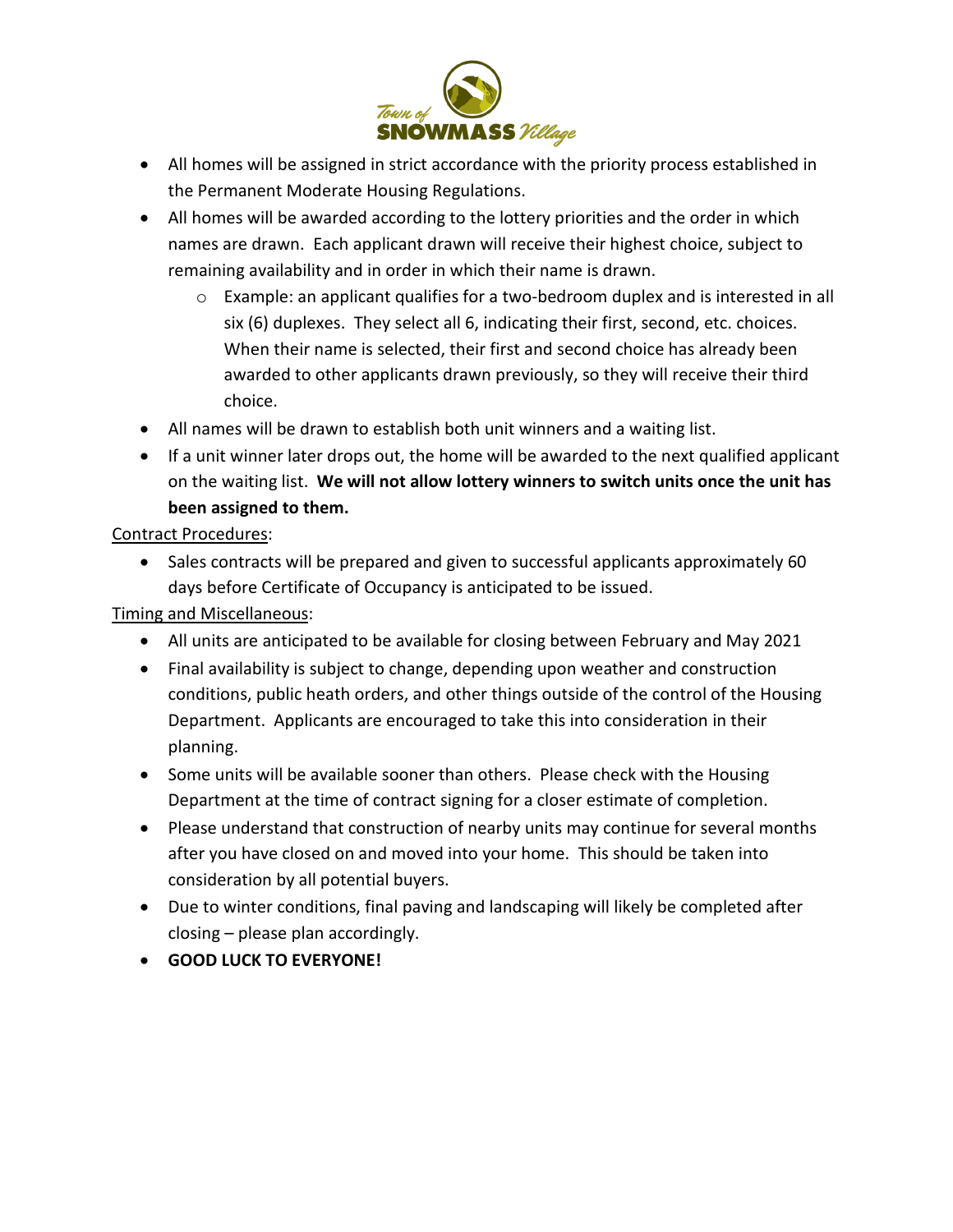

# **Town of Snowmass Village Employee Housing for Sale Coffey Place**

The Town of Snowmass Village is accepting applications for fifteen (15) employee housing units at Coffey Place, located on and near Stallion Circle. The application deadline for these homes is 3p.m. on Tuesday, December 8, 2020. Applications are available on our website at tosv.com or at the Housing Department Office, 555 Deerfield Drive, Snowmass Village.

| Address:<br>Information: | Coffey Place Lots 4, 5 & 6; addresses: 6, 19 & 7 Stables Grove<br>Living Space: 2,045 s.f.; garage & mechanical: 615 s.f.<br>Bedrooms: 3; bathrooms: 2.5; garage: 2 bay |  |
|--------------------------|-------------------------------------------------------------------------------------------------------------------------------------------------------------------------|--|
| Price:                   | \$650,000                                                                                                                                                               |  |
| <b>HOA Dues:</b>         | <b>TRD</b>                                                                                                                                                              |  |
| Occupancy:               | Minimum 3 persons                                                                                                                                                       |  |
| Maximum Income:          | \$349,974                                                                                                                                                               |  |
| Maximum Net Worth:       | \$551,838                                                                                                                                                               |  |
|                          |                                                                                                                                                                         |  |
|                          |                                                                                                                                                                         |  |

| Address:<br>Information:                                                                           | Coffey Place Lot 9; address: 33 Coffey Place Lane<br>Living Space: 1,699 s.f.; garage & mechanical: 567 s.f.<br>Bedrooms: $2 +$ den; bathrooms: 2; garage: 2 bay |  |  |
|----------------------------------------------------------------------------------------------------|------------------------------------------------------------------------------------------------------------------------------------------------------------------|--|--|
| Price:                                                                                             | \$635,000                                                                                                                                                        |  |  |
| <b>HOA Dues:</b>                                                                                   | TBD                                                                                                                                                              |  |  |
| Occupancy:                                                                                         | Minimum 2 persons                                                                                                                                                |  |  |
| Maximum Income:<br>\$344,589                                                                       |                                                                                                                                                                  |  |  |
| Maximum Net Worth:                                                                                 | \$543,349                                                                                                                                                        |  |  |
| <b>NOTE:</b> A priority may be given to a qualified applicant/dependent with a mobility impairment |                                                                                                                                                                  |  |  |

| Address:<br>Information: | Coffey Place Lots 7 & 8; addresses: 342 & 314 Stallion Circle<br>$\overline{1}$<br>Living Space: 2,456 s.f.; garage & mechanical: 664 s.f.<br>Bedrooms: $3 +$ finished basement; bathrooms: 2.5<br>garage: 2 bay |
|--------------------------|------------------------------------------------------------------------------------------------------------------------------------------------------------------------------------------------------------------|
| Price:                   | \$835,000                                                                                                                                                                                                        |
| <b>HOA Dues:</b>         | <b>TRD</b>                                                                                                                                                                                                       |
| Occupancy:               | Minimum 3 persons                                                                                                                                                                                                |
| Maximum Income:          | \$355,358                                                                                                                                                                                                        |
| Maximum Net Worth:       | \$566,594                                                                                                                                                                                                        |

| Address:           | Coffey Place Lots 10, 11 & 12; addresses: 20, 32 & 44 Coffey Place Lane |  |  |
|--------------------|-------------------------------------------------------------------------|--|--|
| Information:       | Living Space: 1,832 s.f.; garage & mechanical: 634 s.f.                 |  |  |
|                    | Bedrooms: 3; bathrooms: 2.5; garage: 2 bay                              |  |  |
| Price:             | \$695,000                                                               |  |  |
| <b>HOA Dues:</b>   | <b>TRD</b>                                                              |  |  |
| Occupancy:         | Minimum 3 persons                                                       |  |  |
| Maximum Income:    | \$355,358                                                               |  |  |
| Maximum Net Worth: | \$566,594                                                               |  |  |
|                    |                                                                         |  |  |

| Address:           | Coffey Place Lots 1, 2 & 3 (6 units total)<br>addresses: 62/72, 82/92 & 136/140 Stallion Circle |  |
|--------------------|-------------------------------------------------------------------------------------------------|--|
| Information:       | Living Space: 1,622 s.f.; garage & mechanical: 341 s.f.                                         |  |
|                    | Bedrooms: 2; bathrooms: 2.5; garage: 1 bay                                                      |  |
| Price:             | \$495,000                                                                                       |  |
| <b>HOA Dues:</b>   | <b>TBD</b>                                                                                      |  |
| Occupancy:         | Minimum 1 person                                                                                |  |
| Maximum Income:    | \$269,211                                                                                       |  |
| Maximum Net Worth: | \$424,491                                                                                       |  |
|                    |                                                                                                 |  |

Site plans, home floor plans, application and selection sheet are available a[t www.tosv.com/510/Coffey-Place.](http://www.tosv.com/510/Coffey-Place) Site visits are not available at this time due to construction safety concerns.

Only completed applications from qualified applicants will be accepted until: Tuesday, December 8, 2020 at 3:00 p.m. At the end of the application period, applicants will be qualified and lottery chances will be assigned. A lottery date and time will be determined following the deadline. Questions about the project, application process, eligibility, and lottery may be directed to Betsy Crum [\(bcrum@tosv.com\)](mailto:bcrum@tosv.com) or Terri Everest [\(teverest@tosv.com\)](mailto:teverest@tosv.com) or by phone at 970-923-2360.

All applications are subject to review and compliance with Chapter 17 of the Snowmass Village Municipal Code and the Permanent Moderate Housing Regulations as amended November 2019. Both are available at [www.tosv.com.](http://www.tosv.com/)